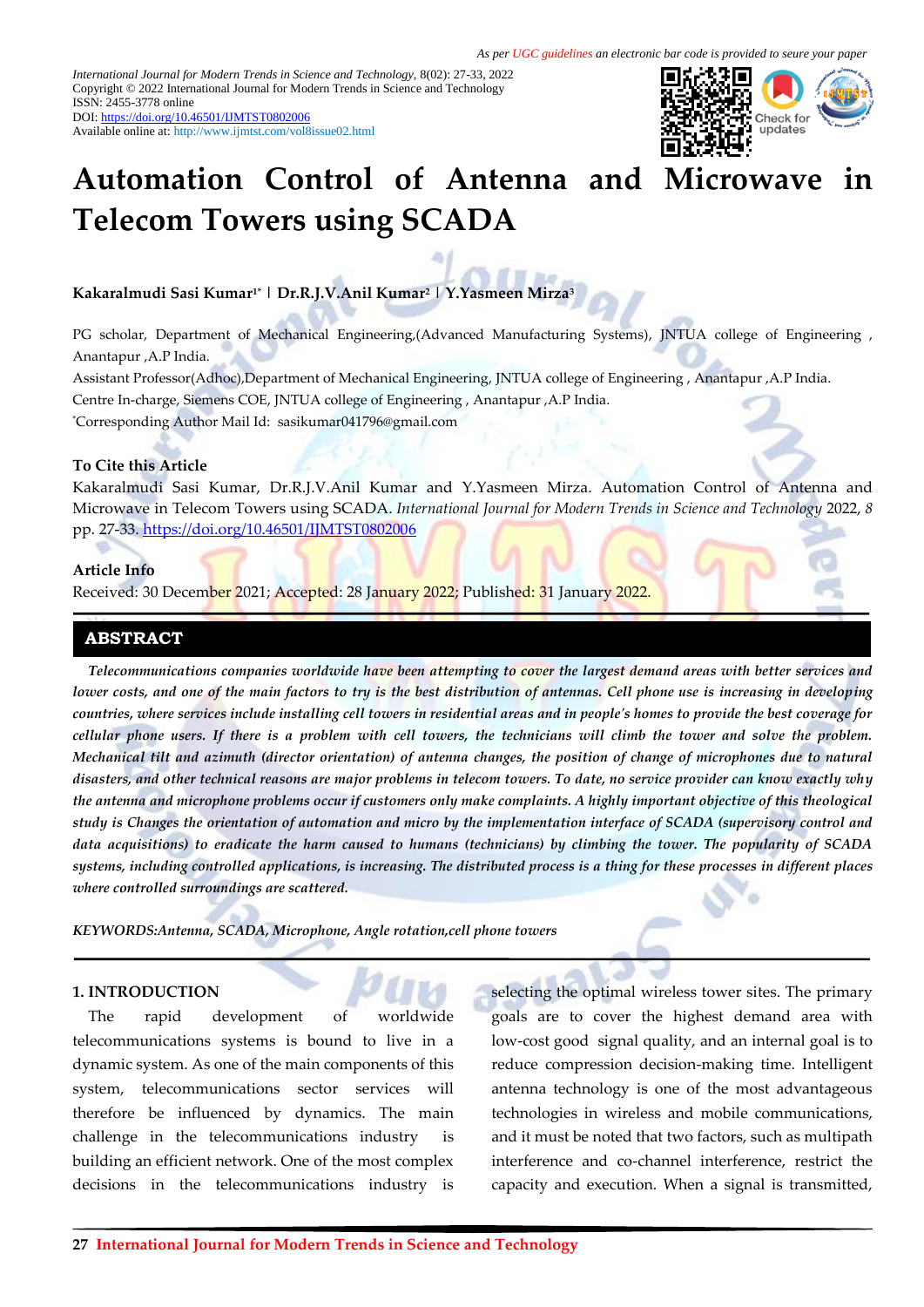multiple reflections are carried out from different obstacles or objects, such as trees, mountains, etc. Due to this multipath, we have several copies at the receiver of the same signal from various directions with different periods. The smart antennas we have discussed are nothing other than the array antennas. I.e., SCADA is a system that collects data from different sensors in a plant, or elsewhere and sends it to the central computer, which then manages and controls the data. Since it controls most of our goods, SCADA and other control systems have been so important. Conventional SCADA communication has been point-to-multifunctional in-line or private radio communications technology has been used more and more in SCADA communications with the advent of the Internet Protocol (IP). The connectivity gives SCADA a wider scale to give access, alarm, trends, and reporting from remote devices to real-time data display.

# **2. HISTORY OF PLC TECHNOLOGY:**

PLC technology is a good and strong alternative to other communication technologies like frequency because of its cost-effectiveness, which is related to the dual use of power wires to carry both electrical power and data (RF). Despite its reputation as a rugged environment created without communication in mind, the PLC channel remains a formidable competitor to the wireless network for applications like home automation, smart grid, smart city, and even telemetry. PLC has applications in in-vehicle communications, in-aircraftcommunications, in-ship communications, and in-train communications, to name a few . In the last three to four years, PLC has been investigated as a backbone network for a variety of other communication technologies, including visible light communications (VLC). It can also serve as a backbone for near-field communications (NFC), which is still in the early stages of development.

Remote power supply metering was proposed by Edward Davy in 1838 [1, 2]. In contrast, the history of analogue PLC dates to 1918, when power line voice communication was widely promoted until the early 1930s [3, 4]. At a frequency of roughly 130 kHz and a rate of 10 kbps, the first generation of digital transmissions across power lines took place [5]. Broadband PLC (BB-PLC) technology was established in 1990, allowing transmission at a high data rate of up to 10 Mbps using frequencies between 2 and 30 MHz and orthogonal frequency division multiplexing (OFDM). The evolution of PLC technology is detailed from 1838 to the present.



#### **3. SCADA TRADITIONAL SETUP:**

Setup of a Traditional SCADA System SCADA gathers data, sends it to a central location, does any necessary analysis and control, and then displays it on several operator screens. Actions and the automation process are controlled automatically by systems. Previously, relay logic was used to control production and plant systems. After the discovery of the CPU and other electronic devices, manufacturers began incorporating digital electronics into relay logic equipment. The most widely used control systems in the business are PLCs or programmed logic controllers. As the need to monitor and handle additional equipment in the plant grew, PLCs were dispersed, and the systems became more intelligent and smaller in size. Distributed control systems (DCSs) and programmable logic controllers (PLCs) are used.



Figure: 2.Block diagram of SCADA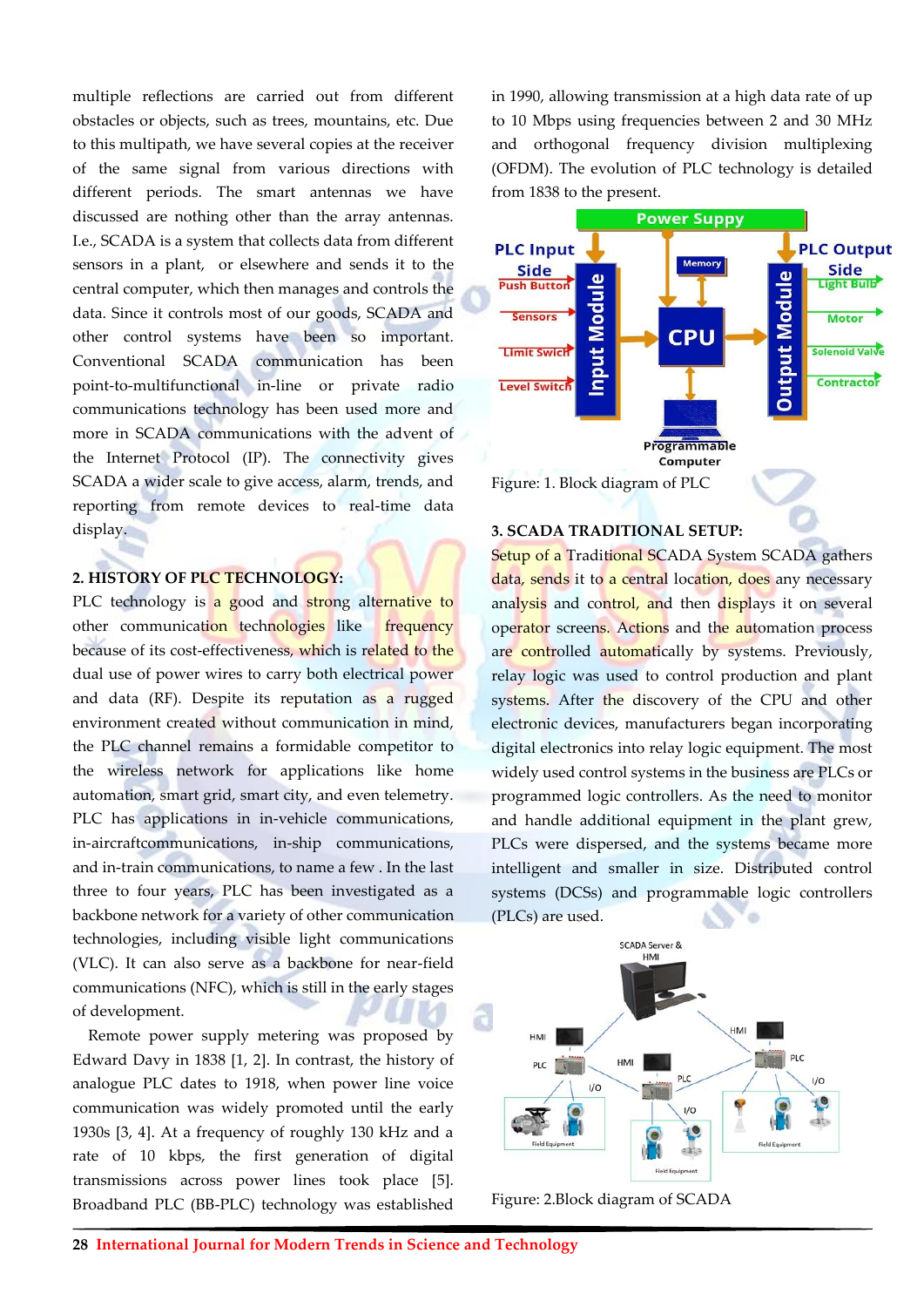SCADA Functions The essential functions of a supervisory control and data acquisition (SCADA) system are as follows: The phrase "human-machine interface" (HMI) refers to a system that allows people to interact with machines (HMI). 1.Using electricity to communicate 2. Data acquisition (DAQ)3. Be observant. 4. Remain in command. The data gathering process includes processes such as data collection, storage, and retrieval. 5. Carry out a calculation.6. Create a report.

# **4. MECHANICAL TILT:**

Uptilt refers to a tilt applied above, whereas down tilt refers to a tilt applied downwards. The figure depicts the downward tilt. The down tilt is the most advantageous, and this has been considered throughout our discussion. The horizontal beam, not the vertical beam, will be the subject of our discussion. Down tilting the antenna mechanically or manually is referred to as mechanical tilt. Later, this type has several disadvantages. Electrical tilt was devised by Radio frequency and system engineers because of these disadvantages. Electrical tilt modifies the phases of the emission pattern of individual antennas in a sector array antenna without causing any physical movement. Electrical tilt can also provide the gain needed to support the beam forming idea, which extends coverage.



Figure:3.Diagram of Mechanical Tilt

# **5. AZIMUTH ANGLE :**

The azimuth angle is the compass direction from which the sunlight is coming. With North =  $0^{\circ}$  and South = 180°, the azimuth angle is like a compass direction. Other publications use slightly different definitions (for example, angles of 180° and South equals 0°).



# **6. ANTENNA AND MICRO**:

A microcontroller is a small computer that fits on a single integrated circuit chip made of metal oxide semiconductors. A microcontroller is an electronic device that has one or more CPUs, memory, and programmable input and output peripherals. A microcontroller (MCU for microcontroller unit) is a small computer that is constructed from a single MOS integrated circuit (IC) chip. A microcontroller is a computer with one or more CPU cores, memory, and programmable input and output peripherals. A directional antenna, also known as a beam antenna, is an antenna that radiates or receives more power in specified directions, allowing for improved performance and fewer unwanted sources of interference.



Figure: 5. Antenna and Micro

# **7. LINE OF THE SITE IN ANTENNA:**

A clean passage between antennas, known as the radio line of sight, is required for radio transmission. The direct free-space path between two places is known as the line of sight. On a clear day, you may simply check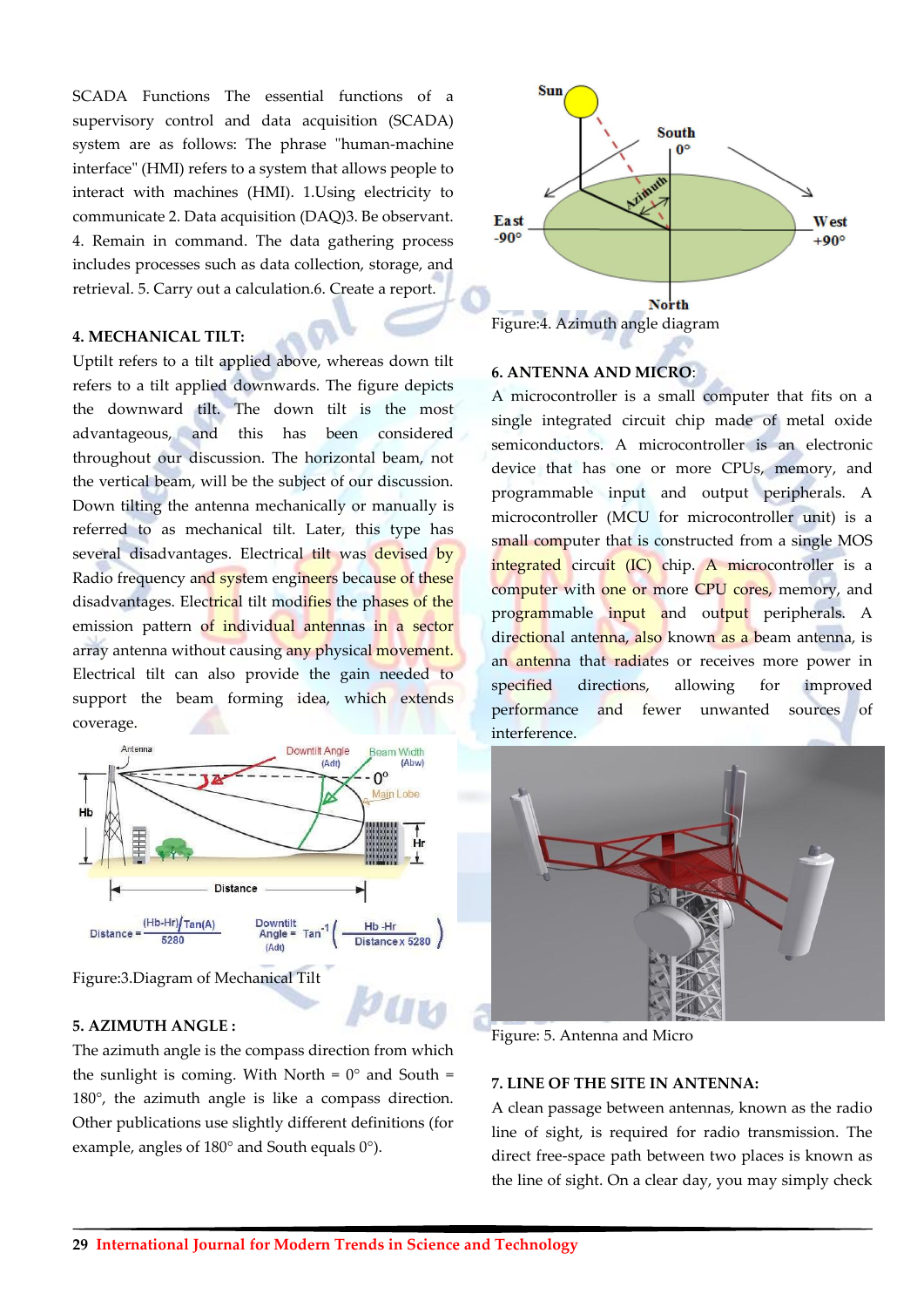if a visual line of sight exists between two sites that are kilometers apart using binoculars.



Figure: 6. Line of the site in Antenna

# **8. INDUSTRIAL AUTOMATION:**

Industrial automation refers to the use of control systems, such as computers or robots, and information technology, to handle a variety of processes and types of machinery in an industry to replace human beings. It is the next step in the industrialization process after mechanization. The term "automation" refers to a group of technologies that eliminate the need for humans to intervene in processes. Predetermining decision criteria, subprocess links, and related activities and embedding those predeterminations in computers reduces human intervention.

# **9. DATA ACQUISITION SYSTEM:**

A data acquisition system is a set of software and hardware that lets you measure and manipulate the physical properties of real-world objects. A full data acquisition system consists of DAQ (data acquisition) hardware, sensors and actuators, signal conditioning hardware, and a computer running DAQ software. The most prevalent sort of data collection system is the DAQ system.

- 1. Information gathering
- 2. Programmable logic controllers (PLCs)
- 3. Software for data collection
- 4. Multifunction Analog Input Cards and Boards
- 5.Number six is Analog Output Cards and Boards.

6. Digital I/O, as well as counter/timer cards and boards.

7. Number eight on the list is Communication Cards and Boards.

# **10. OBJECTIVE OF THE PROJECT:**

True technology is all about completing a task while avoiding mishaps and maintaining the comforts and sophistication that the activity requires. This thesis is the result of the aforesaid intention. To recognise and resolve antenna and microwave position and orientation changes in telecommunication towers using industrial automation and the SCADA interface.

# **11. METHODOLOGY:**

Telecommunication is the transmission of data using a variety of technologies across the wire, radio, optical, or other electromagnetic networks. Its origins can be traced back to humans' need for communication over a longer distance than is possible with the human voice, yet on a similar scale of expediency, so slow systems are ruled out.



Figure:7. Block diagram oftelecommunication tower

# **11.1 Worm gear mechanism:**

A worm gear has a spiral threaded shaft that engages and drives a toothed wheel. Worm gears are an older type of gear that is a variation of one of the six basic machines. A worm gear is just a screw pressed against a spur gear with slightly slanted and curved teeth that looks like a conventional spur gear. The worm's position on the worm wheel, which varies the rotational movement by 90 degrees, also affects the plane of movement (or simply "the wheel"). The most frequent components are a steel worm and a brass wheel.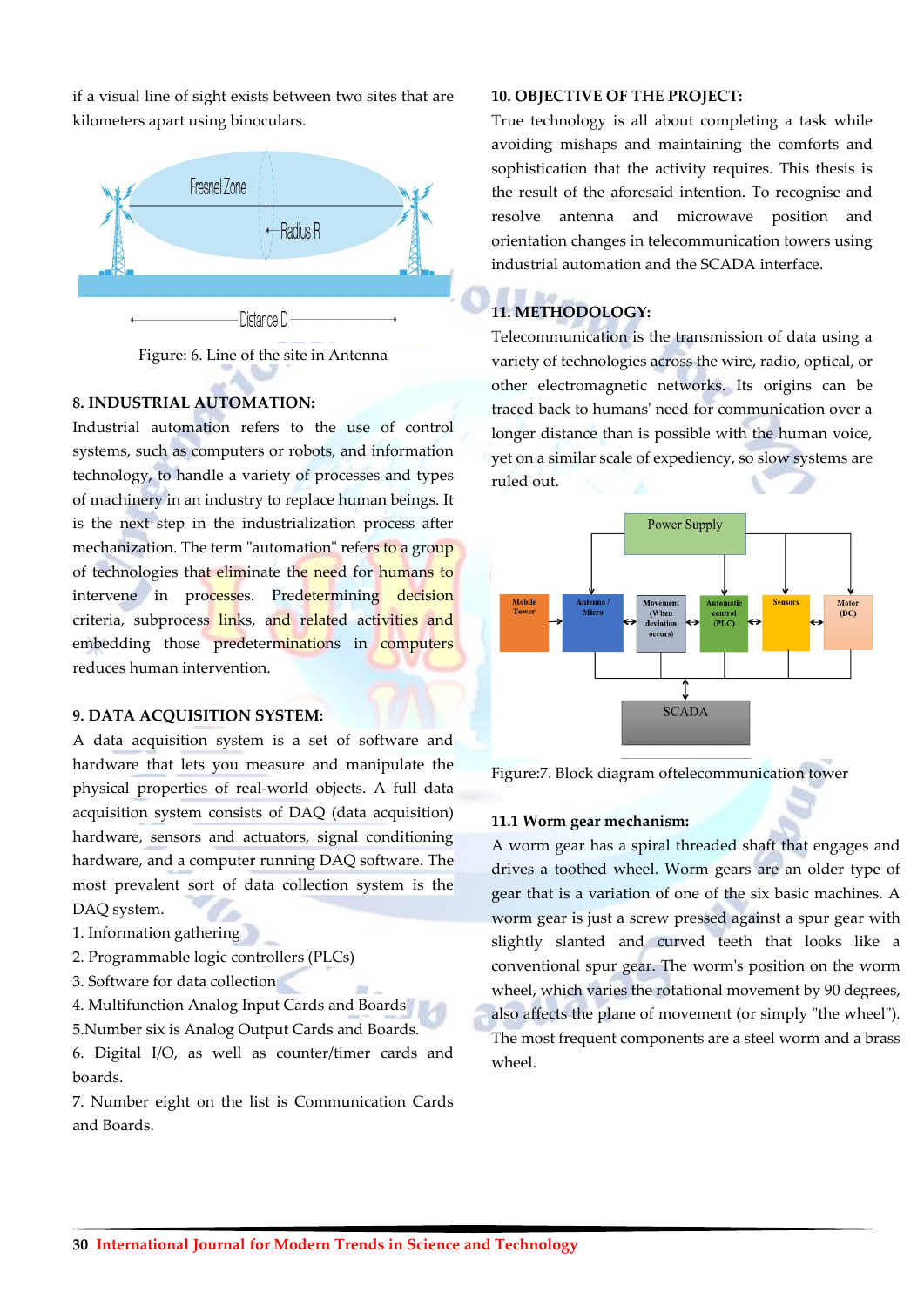

Figure: 8. Worm Gear Mechanism

#### **11.2 General sensor:**

A high-frequency magnetic field is produced by coil L in the oscillation circuit. When a target meets a magnetic field, electromagnetic induction causes an induction current (eddy current) to flow. As the target gets closer to the sensor, the induction current flow increases, putting more strain on the oscillation circuit. After that, the oscillation slows or stops. The sensor detects this change in oscillation state and outputs a detection signal using the amplitude detecting circuit.



Figure:10. General sensor

#### **11.3 Inductive proximity sensor:**

An inductive proximity sensor is a non-contact electrical proximity sensor. It's used to find and detect metal objects. The detecting range of an inductive switch is determined by the type of metal detected. The sensor is made comprised of an induction loop or detection coil. Inductive proximity sensors measure magnetic loss induced by eddy currents created on a conductive surface by an external magnetic field. An AC magnetic field is generated on the detecting coil, and variations in impedance due to eddy currents generated on a metallic item are monitored.

#### **12. PROBLEMS ON CELL TOWERS:**

Climbing cell towers is considered one of the most dangerous jobs in the country. Climbers working on cell towers run the risk of serious injuries, some of

which are fatal. Injured workers may be entitled to workers' compensation and other forms of financial relief if the cause of the workplace accident was the employer's lack of workplace safety. Workers who have been hurt on the job or surviving family members whose loved one has died because of work-related injuries should contact a Pitt County lawyer.

#### **13. CELL PHONE TOWER DANGERS**

Cell towers can range in height from 100 to over 1000 feet. Many of the injuries that occur, including some that are fatal, are caused by falling. Workers who mount cell towers, on the other hand, face a plethora of other risks: 1. Electrocution 2. Inadequate protective equipment3. Excessive wind, rain, snow, or lightning are examples of weather-related consequences. 4. Objects that are rapidly falling Cellphone providers may place a premium on quickly increasing their coverage due to the extensive use of cell phones and the resulting necessity for larger cellular networks. To fulfil deadlines, it may be necessary to disregard all cell tower safety measures, either purposefully or unintentionally. As a result, cell tower owners may be able to: 1. They have a feeling of being overworked. 2. They don't get enough sleep. 3. You do not have access to the appropriate safety and protective gear. 4. They haven't received adequate instruction. There is an excess of examples of how dangerous working on a cell tower can be. While attempting to replace a boom on the tower with three coworkers in 2019, a 28-year-old man working on a cell tower in Kentucky was killed and left suspended 240 feet in the air. In another incidence, five cell tower climbers were killed in Florida in 2015 after their pickup truck was struck by another vehicle whose driver failed to stop at a stop sign while on the job.

#### **14.ANSWER TO THE HORIZON:**

Unmanned aerial systems (also known as "smart lanyards") and digital tie-off solutions (also known as "smart lanyards") are two important inventions that are claimed to help preserve tower climbers' safety. In the former, drones are said to be employed to do maintenance jobs at vast heights, which is a far-fetched notion. The latter method looks to track and/or handle tie-off points and events using a smart system. The FCC did not go into detail about this technology in their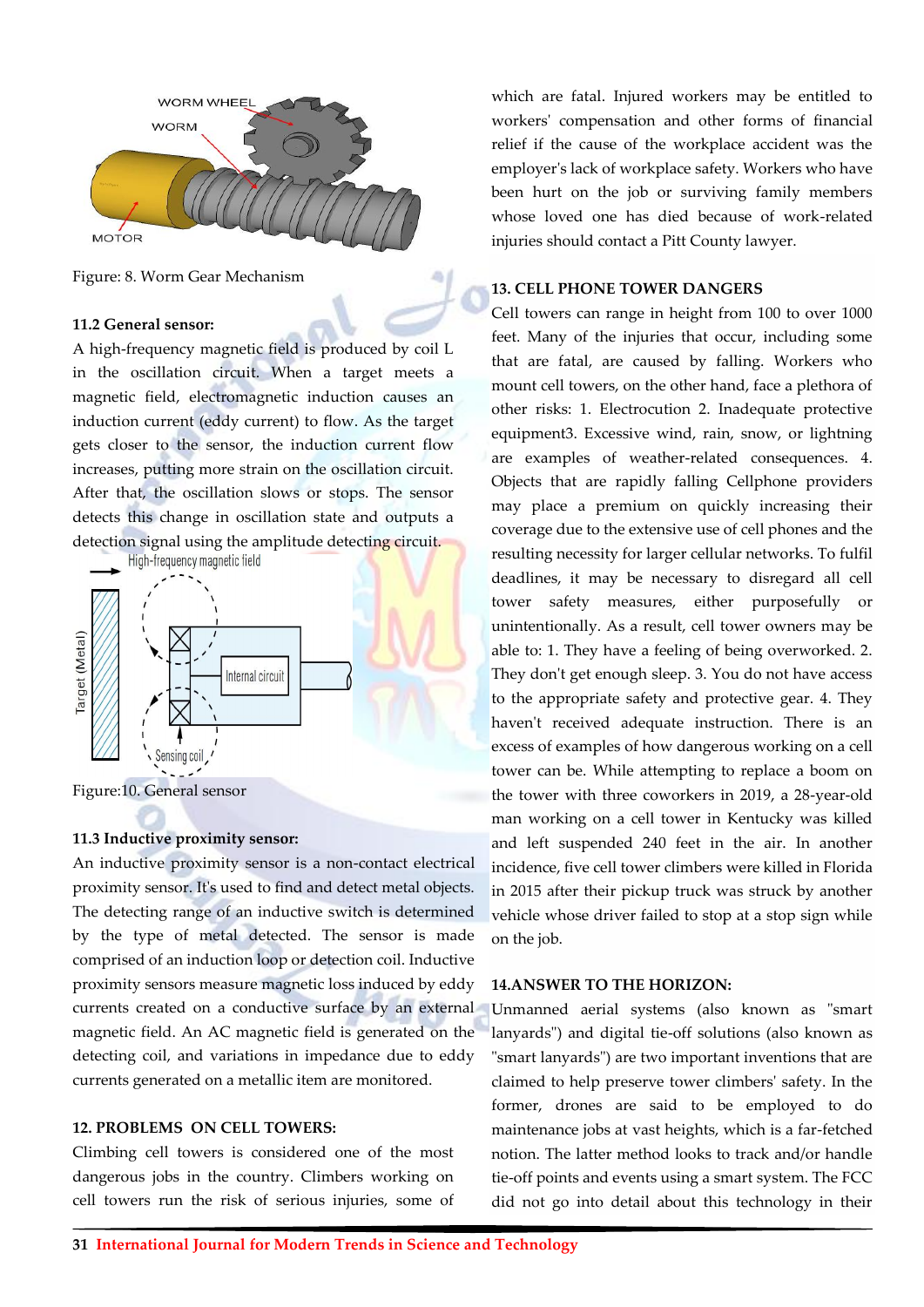workshop with OSHA and NATE, but patents for a digital tie-off system are currently being developed. This may make ground-level supervision of workers' actions easier, in addition to empowering people to follow established protocol (preventing them from "free climbing," which has been a significant issue among tower climbing's most vocal critics). Telecommunications technology has a big impact on our lives nowadays. These workers risk (and usually lose) their lives for it to grow. Workers require permission to cease work in harmful settings because company foremen should not be anticipated or trusted to do so. While new technology has the potential to enable people to work in secure surroundings, it can also supplant or replace human labor. However, how we treat our workers in the meantime reveals how much we respect labor and the human beings that make up what's left of our working class.

# **15.SUMMRAY:**

My dissertation was about little prototypes. When external forces were applied, changes in the antenna (mechanical tilt and azimuth) were made and resolved without the need for human intervention but owing to a lack of resources and financial assistance, I was unable to test them in a practical manner.

# **16.CONCLUSION:**

- 1. In the revenue-declining era that the telecom industry is experiencing, particularly in mobile telephony, there are numerous options for a wireless operator with a large tower park to generate additional profits. These new profits would be welcomed by shareholders. However, the separation of infrastructure and service industries appears to be unavoidable and is likely still in its early stages.
- 2. In both fixed and mobile telecommunications, more refund infrastructure separation is increasingly viewed as climbing up the network playthrough passive as well as active elements, and as a result, an entire transformation of the traditional telecom landscape as we know it can be expected in the medium term.
- **3.** No one should be allowed to climb the tower if the power at the base of the antenna exceeds 500 watts.

It is generally safe if the power is less than 200 watts.x

# **Conflict of interest statement**

Authors declare that they do not have any conflict of interest.

#### **REFERENCES**

- [1] C. Klinger, M. Mehianpour, D. Klingbeil, D. Bettge, R. Hacker, and W. Baer, Engineering Failure Analysis, 18, 1873-1883, 2011. Failure analysis on collapsed towers of overhead electrical lines in the region Münster land (Germany) 2005, Engineering Failure Analysis, 18, 1873-1883, 2011.
- [2] L. Makkonen, P. Lehtonen, M. Hirviniemi, L. Makkonen, P. Lehtonen, M. Hirviniemi, L. Makkonen, P. Lehtonen, Engineering Structures, 74, 229-232, 2014. Determining ice loads for tower structure design.
- [3] North American tower failures cause and cures, D.K. Davis. Consolidated Engineering Inc. published a report in 2010.
- [4] Y. Wang and D.V. Rosovsky, Structural Safety, 43, 21-27, 2013. Characterization of joint wind-snow hazard for performance-based design.
- [5] S.N. Rezaei, Ph.D. Dissertation, McGill University, Montreal, Quebec, Canada, 2016. Fragility assessment and reliability analysis of transmission lines subjected to climatic hazards.
- [6] Drag and aerodynamic interference on microwave dish antennas and their supporting towers, Journal of Wind Engineering, and Industrial Aerodynamics, 50, 263-270, 1993.
- [7] J.D. Holmes, R.W. Banks, G. Roberts, Drag and aerodynamic interference on microwave dish antennas and their supporting towers, Journal of Wind Engineering, and Industrial Aerodynamics, 50, 263-270, 1993.
- [8] Experimental study of the wind forces on rectangular latticed communication towers with antennas, Journal of Wind Engineering, and Industrial Aerodynamics, 91, 1007-1022, 2003.
- [9] C.F. Carril Jr, N. Isyumov, R.M.L.R.F. Brazil, Experimental study of the wind forces on rectangular latticed communication towers with antennas, Journal of Wind Engineering, and Industrial Aerodynamics, 91, 1007-1022, 2003.
- [10] Experimental study of the effects of dish antennas on the wind loading of telecommunication towers, Journal of Wind Engineering, and Industrial Aerodynamics, 149, 40-47, 2016.
- [11] P. Martin, V.B. Elena, A.M. Loredo-Souza, E.B. Camano, Experimental study of the effects of dish antennas on the wind loading of telecommunication towers, Journal of Wind Engineering, and Industrial Aerodynamics, 149, 40-47, 2016.
- [12] ANGELHY Deliverable 1.3, Report on analysis and design of six case studies, ANGELHY Research Program, Grant Agreement Number: 753993, European Commission, Brussels, Belgium, 2019.
- [13] A. Braconid et al., Optimizing the seismic performance of steel and steel-concrete structures by standardizing material quality control (OPUS), European Commission, Brussels, Belgium, Grant Agreement Number: RFSRCT-2007-00039, Research Program of the Research Fund for Coal and Steel ANGELHY, Grant Agreement Number: RFSRCT-2007-00039, Research